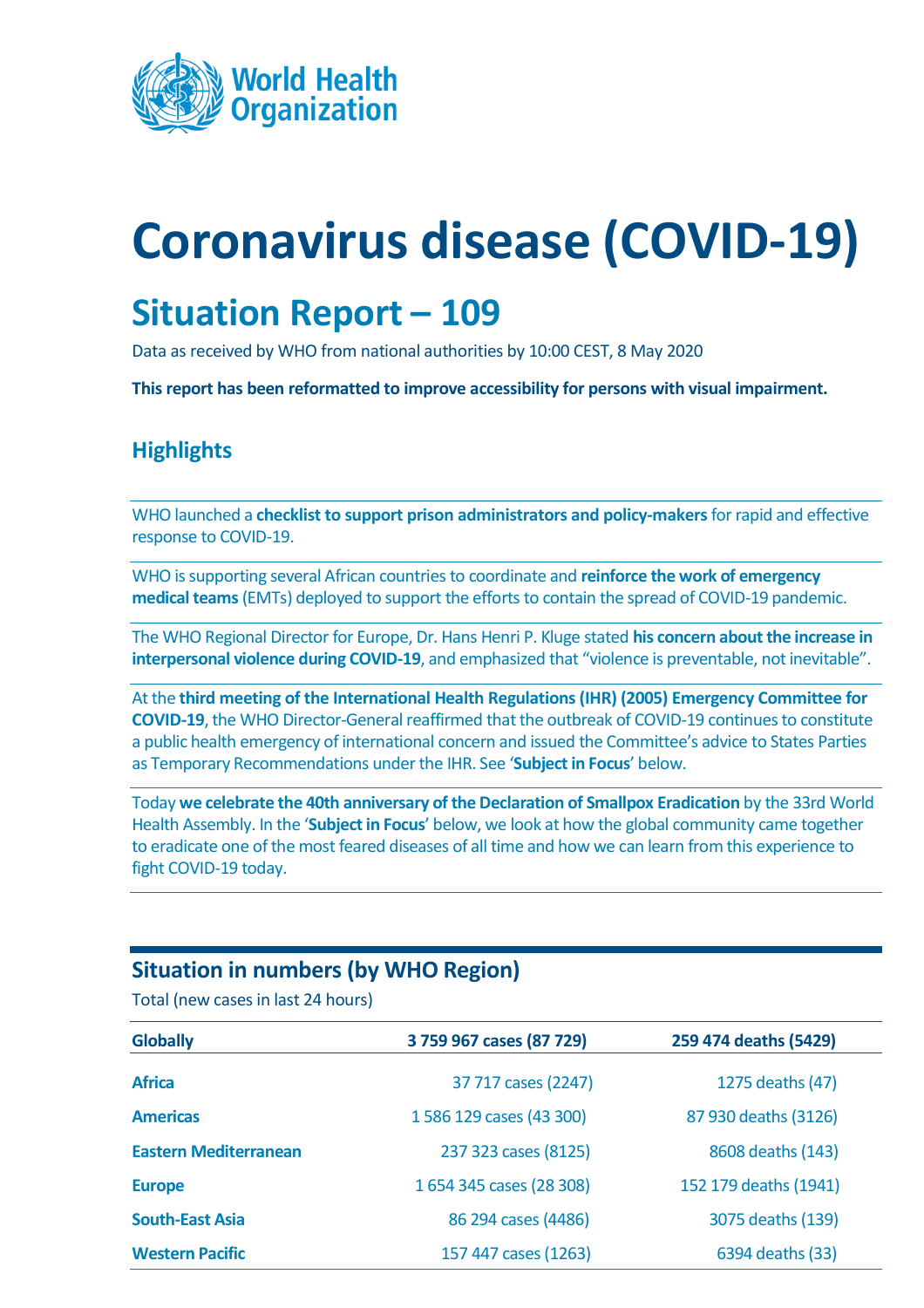# **Subject in Focus: Third meeting of the International Health Regulations (IHR) (2005) Emergency Committee for COVID-19**

The third meeting of the International Health Regulations (IHR) (2005) Emergency Committee for COVID-19 was convened by the WHO Director-General on 30 April 2020.

The composition of the Committee was expanded to reflect the nature of the pandemic and the need to include additional areas of expertise. The Director-General commended the Committee members and advisers for their commitment to enhancing global public health and provided an overview of the major achievements in the COVID-19 response since the second meeting on 30 January 2020. The WHO Regional Emergency Directors, and WHO Health Emergencies Programme Executive Director Dr. Mike Ryan, provided an overview of the regional and global situation.

Following the advice of the Emergency Committee, the Director-General declared that the COVID-19 pandemic continues to constitute a public health emergency of international concern. He accepted the advice of the Committee to WHO and issued the Committee's advice to States Parties as Temporary Recommendations under the IHR.

The Emergency Committee will be reconvened within three months or earlier, at the discretion of the Director-General.

Th[e Statement on the third meeting](https://www.who.int/news-room/detail/01-05-2020-statement-on-the-third-meeting-of-the-international-health-regulations-(2005)-emergency-committee-regarding-the-outbreak-of-coronavirus-disease-(covid-19)) provides further details on proceedings and advice provided by the Committee.

# <span id="page-1-0"></span>**Subject in Focus: Smallpox eradication and key lessons for tackling COVID-19**

*"When it comes to epidemic disease, we have a shared responsibility and a shared destiny," WHO Director-General, Tedros Adhanom Ghebreyesus*

8 May 2020 marks the 40<sup>th</sup> anniversary of the Declaration of Smallpox Eradication by the World Health Assembly. Smallpox claimed more than 300 million lives in the first three -quarters of the 20<sup>th</sup> century alone and on average around 4 million deaths each year. It had existed for at least 3000 years and was one of the world's most feared diseases until it was eradicated by a global effort, led by WHO. It is now the only human disease to have been eradicated worldwide. How the global community came together at the time to eradicate smallpox offers important and valuable lessons today in the fight against COVID-19.

COVID-19 is not the same as smallpox. Smallpox was caused by the variola virus, an orthopoxvirus, transmissible from one person to another by respiratory droplets or direct contact, and a vaccine had been available for over 150 years. COVID-19 also passes from person to person and via contact with contaminated surfaces, but there are currently no licenced vaccines available. Regardless, measures and approaches employed to eradicate smallpox, which centred around strong political will, basic field epidemiology and life-saving public health interventions, are equally pertinent today as the world battles the COVID-19 pandemic.

The key public health strategies and the effort at the national level that were critical to succeed at the time remain at the core of everything we must do to combat COVID-19. These include but are not limited to: surveillance, case-finding, contact-tracing, isolation and quarantine where appropriate, building a sense of community ownership, and concerted and accelerated global research and development into vaccines, diagnostics, therapeutics and diagnostics to supplement public health and social measures, and life-saving clinical practices.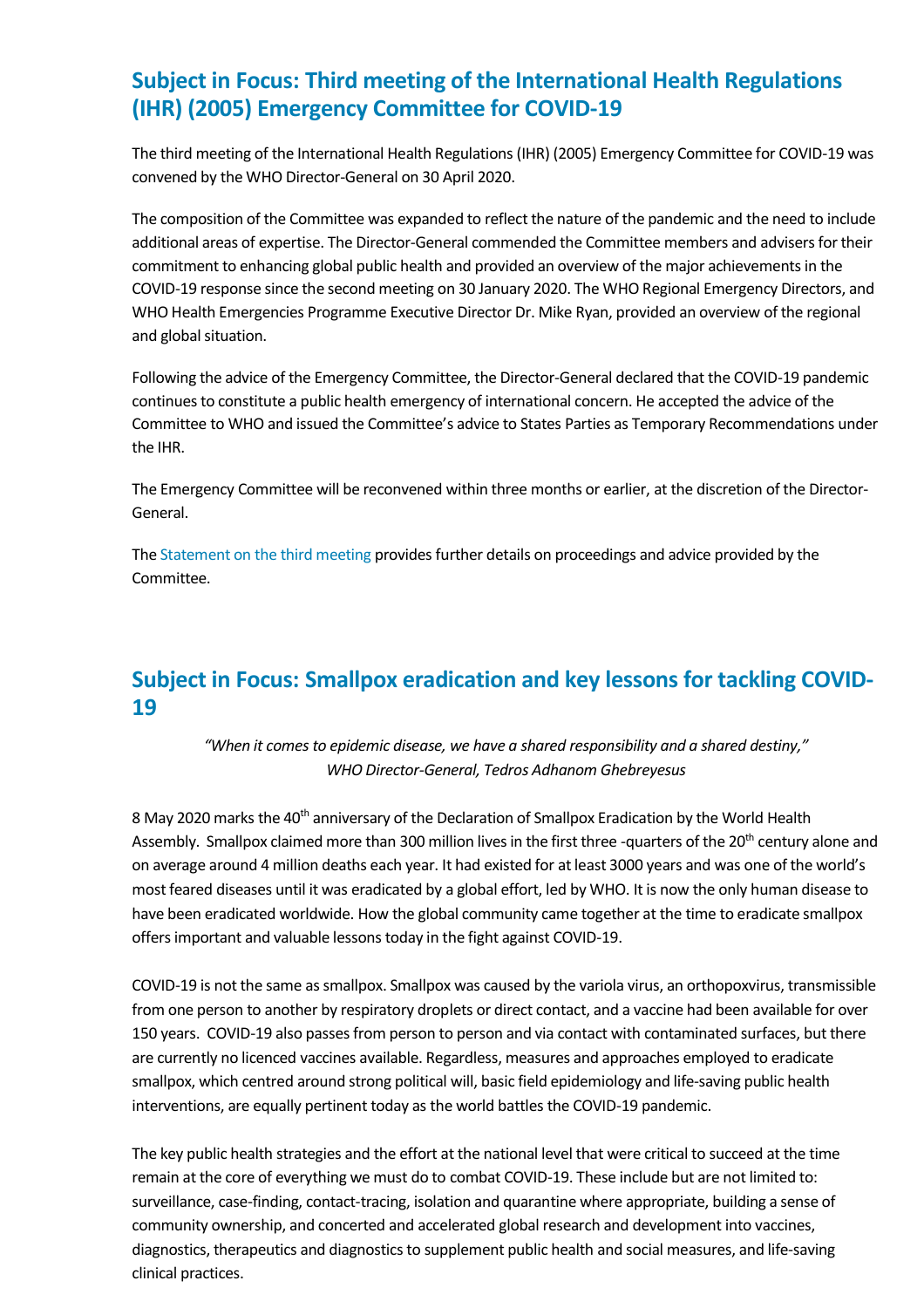Just as it was for smallpox, effective communication to enable people to protect themselves and others, and to find new cases, remains central to outbreak response today. Getting the right information to the right people in the right way at the right time remains absolutely critical – from posters for polio in the 1950s, picture cards for smallpox in the 1970s, large-scale social mobilization for major public health programmes over the last forty years, to clear risk communication and 'managing the infodemic' in 2020 to fight misinformation. Rumours have always abounded, even if the way we address them must change in today's world.

Nonetheless, these time-tested strategies alone could not have saved humanity from the scourge of smallpox were it not for global cooperation and mutual support. This gives us hope that we can achieve the same result in a new era. Despite the geopolitical tensions today, just as there were during the Cold War when smallpox was finally eradicated during the 1970s, scientists and public health workers from around the world are working together to contain a virulent infection that threatens our health.

The 40<sup>th</sup> anniversary of the eradication of smallpox is also significant for immunization. The eradication of smallpox laid the foundation for immunization programmes worldwide, underpinning the establishment of primary healthcare in many countries. Today, vaccine hesitancy is on the rise and may yet derail the global response to COVID-19 if communication countermeasures are not in place. Vaccines work, and vaccination continues to save up to 3 million lives every year from polio, measles and other infectious and chronic diseases, beyond the millions of deaths averted thanks to the discovery and adoption of the smallpox vaccine.

On 8 May 2020, WHO launched a commemorativ[e smallpox postal stamp](https://unstamps.org/shop/40th-anniv-of-eradication-of-smallpox-chf-170-ge-definitive-full-stamp-sheet/) to mark this historic achievement in public health history. The stamp designed for WHO by the United Nations Postal Administration was unveiled to honour our collective legacy, the people who made it possible, and the global solidarity we need today to fight a new common threat.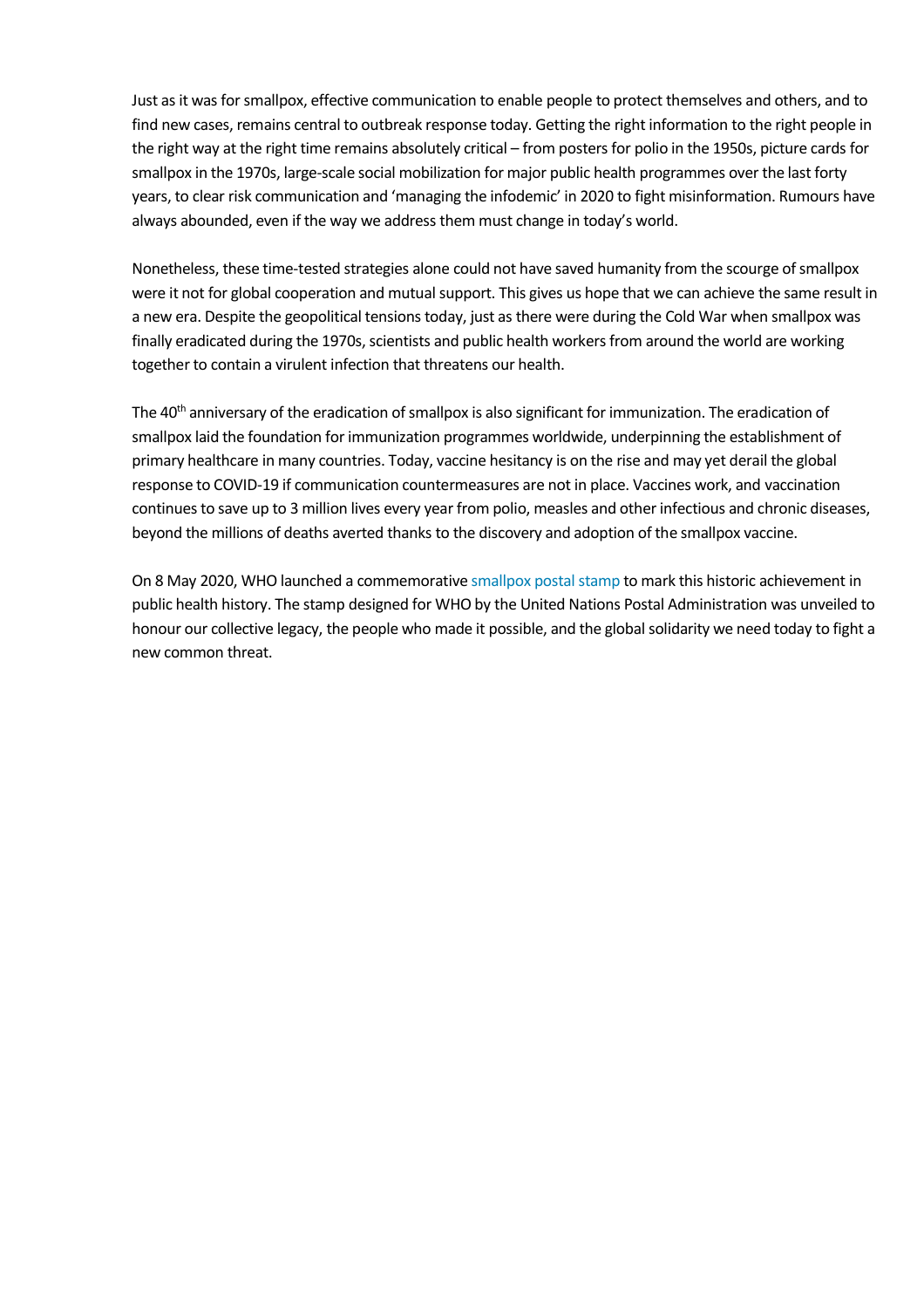#### **Surveillance**



**Figure 1. Number of confirmed COVID-19 cases reported in the last seven days by country, territory or area, 2 May to 8 May\*\***

*\*\*Se[e Annex 1](#page-16-0) for data, table and figure notes.*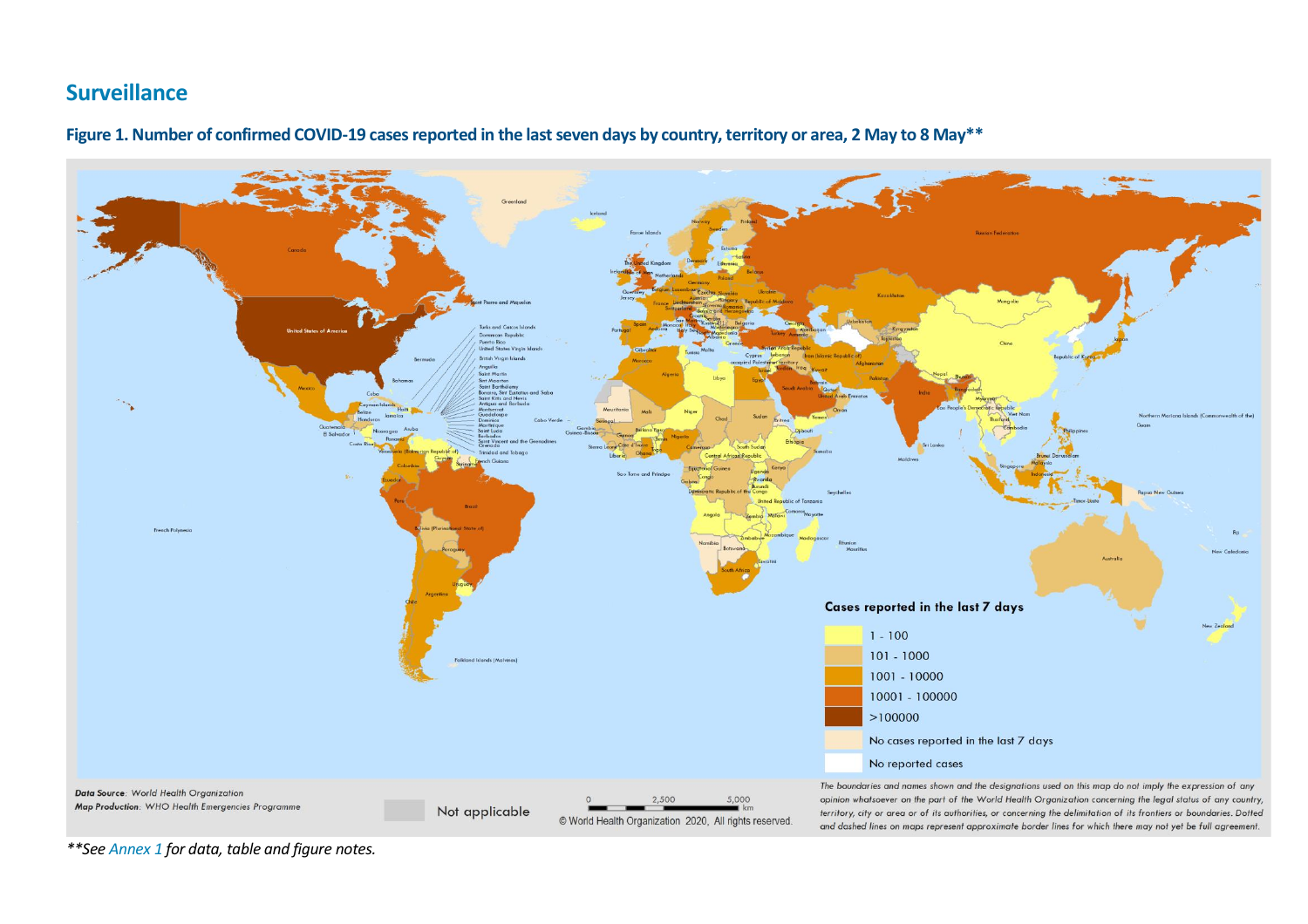

#### **Figure 2. Number of confirmed COVID-19 cases, by date of report and WHO region, 30 December 2019 through 8 May 2020\*\***

*\*\*Se[e Annex 1](#page-16-0) for data, table and figure notes.*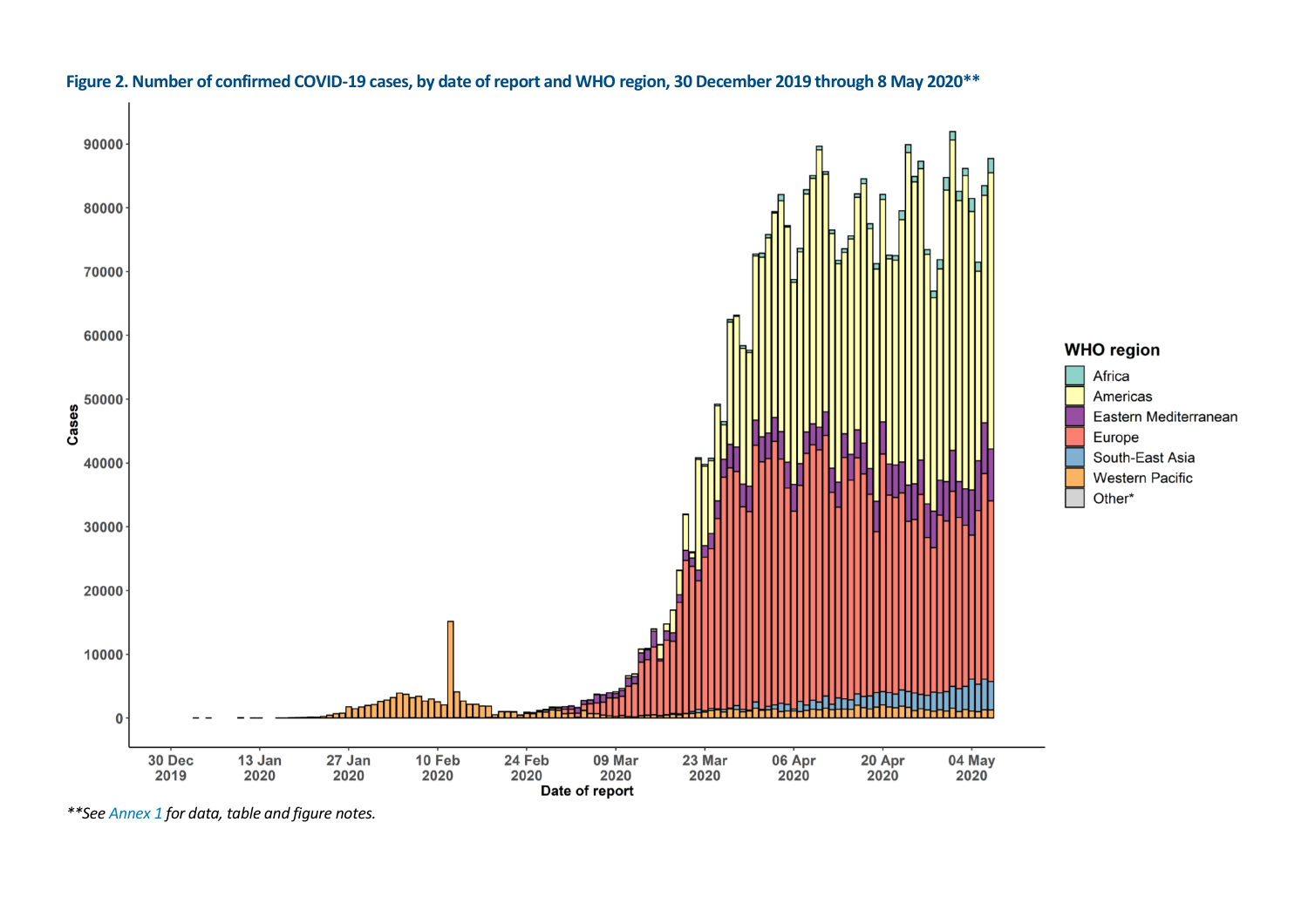| Reporting Country/<br>Territory/Area | <b>Total confirmed</b><br>cases | <b>Total confirmed</b><br>new cases | <b>Total deaths</b> | Total new deaths | Transmission<br>classification | Days since last<br>reported case |
|--------------------------------------|---------------------------------|-------------------------------------|---------------------|------------------|--------------------------------|----------------------------------|
| Africa                               |                                 |                                     |                     |                  |                                |                                  |
| South Africa                         | 8232                            | 424                                 | 161                 | 8                | Community transmission         | $\pmb{0}$                        |
| Algeria                              | 5182                            | 185                                 | 483                 | $\overline{7}$   | Community transmission         | $\pmb{0}$                        |
| Nigeria                              | 3526                            | 381                                 | 107                 | 4                | Community transmission         | $\mathbf 0$                      |
| Ghana                                | 3091                            | 372                                 | 18                  | 0                | Clusters of cases              | 0                                |
| Cameroon                             | 2265                            | $\pmb{0}$                           | 108                 | 0                | Clusters of cases              | $\overline{2}$                   |
| Guinea                               | 1927                            | 71                                  | 11                  | 0                | Community transmission         | 0                                |
| Côte d'Ivoire                        | 1571                            | 55                                  | 20                  | $\overline{2}$   | Clusters of cases              | $\pmb{0}$                        |
| Senegal                              | 1492                            | 59                                  | 13                  | $\mathbf{1}$     | Clusters of cases              | $\pmb{0}$                        |
| Democratic Republic of the<br>Congo  | 897                             | 100                                 | 36                  | $\mathbf{1}$     | Clusters of cases              | 0                                |
| Niger                                | 781                             | 11                                  | 42                  | 4                | Clusters of cases              | $\pmb{0}$                        |
| <b>Burkina Faso</b>                  | 736                             | $\overline{7}$                      | 48                  | 0                | Community transmission         | $\pmb{0}$                        |
| Mali                                 | 650                             | 19                                  | 32                  | $\mathbf 0$      | Clusters of cases              | $\pmb{0}$                        |
| Kenya                                | 607                             | 25                                  | 29                  | 3                | Clusters of cases              | 0                                |
| United Republic of Tanzania          | 509                             | 29                                  | 21                  | 3                | Clusters of cases              | $\boldsymbol{0}$                 |
| Guinea-Bissau                        | 508                             | $\pmb{0}$                           | $\overline{2}$      | 0                | Sporadic cases                 | $\mathbf{1}$                     |
| Gabon                                | 504                             | 107                                 | 8                   | $\overline{2}$   | Clusters of cases              | $\mathbf 0$                      |
| <b>Equatorial Guinea</b>             | 439                             | $\pmb{0}$                           | 4                   | 0                | Clusters of cases              | $\overline{2}$                   |
| <b>Mauritius</b>                     | 332                             | $\pmb{0}$                           | 10                  | 0                | Community transmission         | 11                               |
| Congo                                | 274                             | 10                                  | 10                  | 0                | Clusters of cases              | $\mathbf 0$                      |
| Rwanda                               | 271                             | 3                                   | $\pmb{0}$           | 0                | Clusters of cases              | 0                                |
| Chad                                 | 253                             | 83                                  | 27                  | 10               | Sporadic cases                 | $\pmb{0}$                        |

| Table 1. Countries, territories or areas with reported laboratory-confirmed COVID-19 cases and deaths, by WHO region. Data as of 10 AM CEST, 8 May 2020** |  |
|-----------------------------------------------------------------------------------------------------------------------------------------------------------|--|
|-----------------------------------------------------------------------------------------------------------------------------------------------------------|--|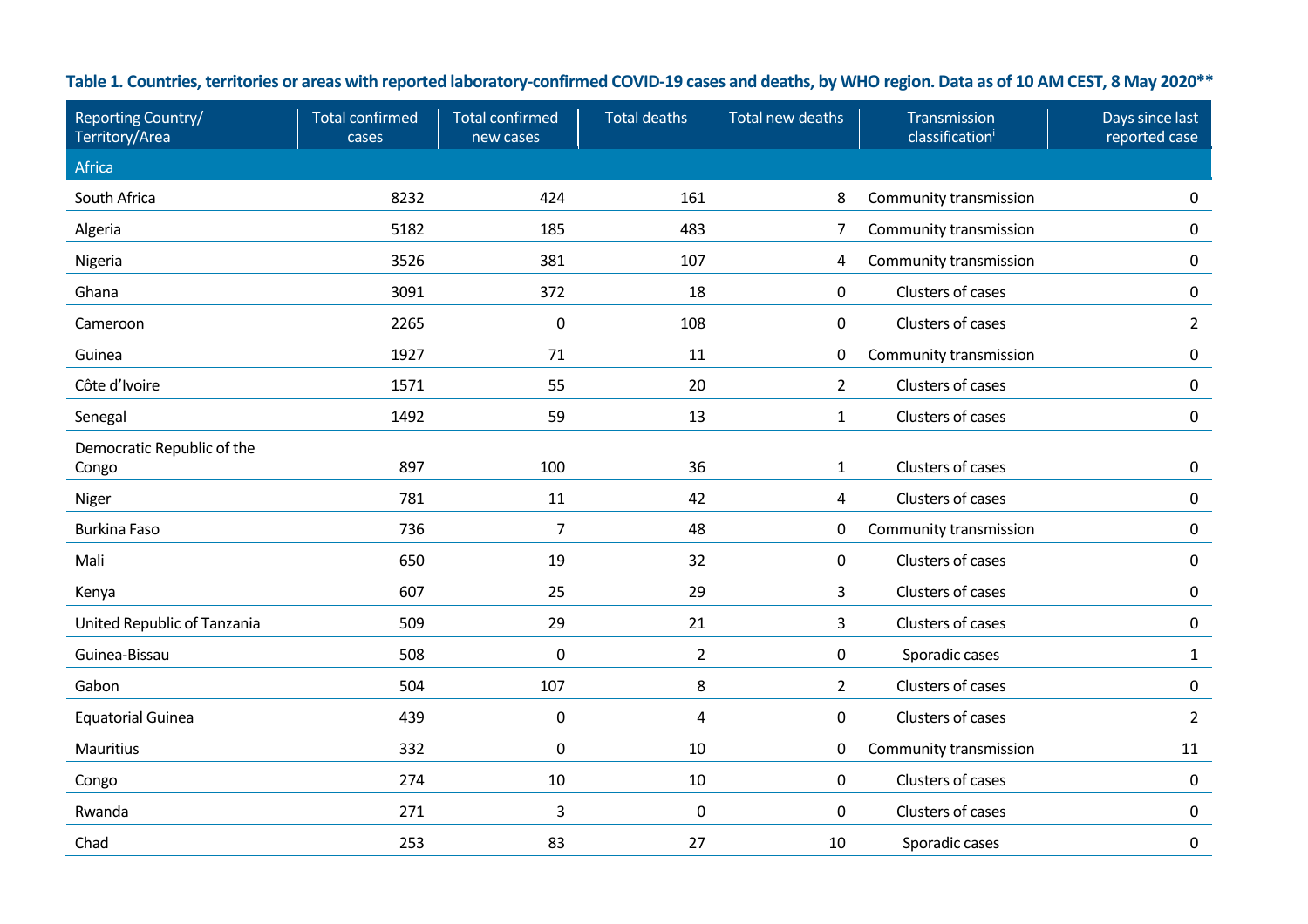| Reporting Country/<br>Territory/Area | <b>Total confirmed</b><br>cases | <b>Total confirmed</b><br>new cases | <b>Total deaths</b> | Total new deaths | Transmission<br>classification <sup>i</sup> | Days since last<br>reported case |
|--------------------------------------|---------------------------------|-------------------------------------|---------------------|------------------|---------------------------------------------|----------------------------------|
| Sierra Leone                         | 231                             | 6                                   | 14                  | $\mathbf 0$      | Clusters of cases                           | $\mathbf 0$                      |
| Cabo Verde                           | 218                             | 27                                  | $\overline{2}$      | 0                | Sporadic cases                              | $\mathbf 0$                      |
| Madagascar                           | 193                             | $\pmb{0}$                           | $\mathbf 0$         | $\mathbf 0$      | Clusters of cases                           | $\mathbf{1}$                     |
| Ethiopia                             | 191                             | 29                                  | 4                   | $\mathbf 0$      | Clusters of cases                           | $\mathbf 0$                      |
| Liberia                              | 189                             | 11                                  | 20                  | $\mathbf 0$      | Clusters of cases                           | $\mathbf 0$                      |
| São Tomé and Príncipe                | 165                             | -9                                  | $\overline{a}$      | $\mathbf{1}$     | Sporadic cases                              | $\mathbf 0$                      |
| Eswatini                             | 153                             | 30                                  | $\overline{2}$      | $\mathbf 0$      | Sporadic cases                              | $\mathbf 0$                      |
| Zambia                               | 153                             | 14                                  | 4                   | $\mathbf 0$      | Sporadic cases                              | $\mathbf 0$                      |
| Benin                                | 140                             | 38                                  | $\overline{2}$      | $\pmb{0}$        | Sporadic cases                              | $\mathbf 0$                      |
| Togo                                 | 135                             | $\overline{7}$                      | 9                   | $\pmb{0}$        | Clusters of cases                           | $\mathbf 0$                      |
| Uganda                               | 101                             | 3                                   | 0                   | $\pmb{0}$        | Sporadic cases                              | $\mathbf 0$                      |
| Central African Republic             | 94                              | $\pmb{0}$                           | $\pmb{0}$           | 0                | Sporadic cases                              | $\mathbf{3}$                     |
| South Sudan                          | 90                              | 32                                  | $\pmb{0}$           | 0                | Sporadic cases                              | $\mathbf 0$                      |
| Mozambique                           | 81                              | 0                                   | $\pmb{0}$           | 0                | Sporadic cases                              | $\mathbf{1}$                     |
| Malawi                               | 43                              | 0                                   | 3                   | 0                | Sporadic cases                              | $\mathbf{1}$                     |
| Eritrea                              | 39                              | $\pmb{0}$                           | $\pmb{0}$           | 0                | Sporadic cases                              | 19                               |
| Angola                               | 36                              | 0                                   | $\overline{2}$      | 0                | Sporadic cases                              | $\overline{2}$                   |
| Zimbabwe                             | 34                              | 0                                   | 4                   | 0                | Sporadic cases                              | 6                                |
| Botswana                             | 23                              | 0                                   | $\mathbf{1}$        | 0                | Sporadic cases                              | 9                                |
| Burundi                              | 19                              | 0                                   | $\mathbf{1}$        | 0                | Sporadic cases                              | 5                                |
| Gambia                               | 18                              | $\mathbf{1}$                        | $\mathbf{1}$        | $\pmb{0}$        | Sporadic cases                              | $\mathsf{O}\xspace$              |
| Namibia                              | 16                              | $\pmb{0}$                           | $\pmb{0}$           | $\pmb{0}$        | Sporadic cases                              | 32                               |
| Seychelles                           | 11                              | $\pmb{0}$                           | $\mathbf 0$         | 0                | Sporadic cases                              | 31                               |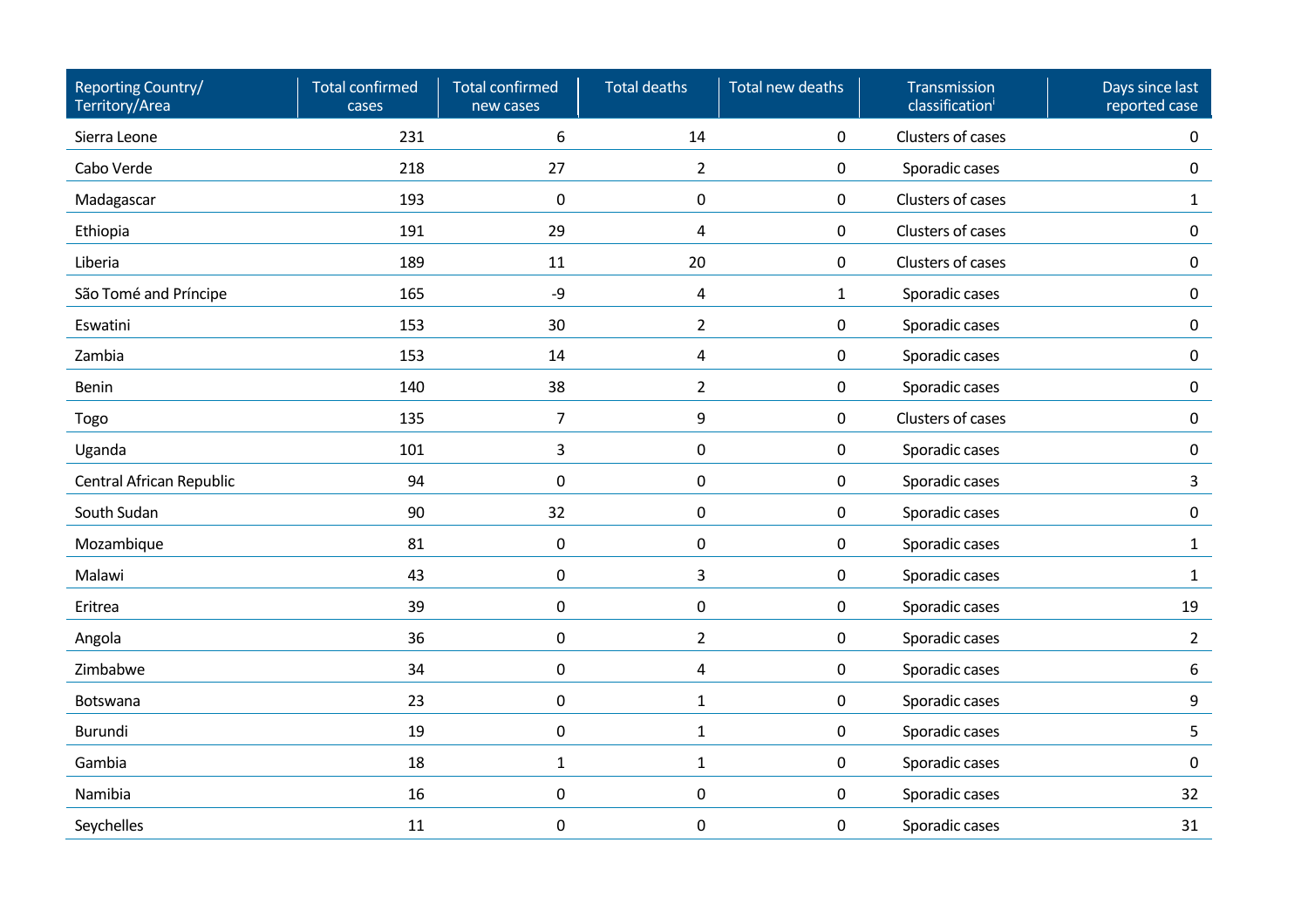| Reporting Country/<br>Territory/Area    | <b>Total confirmed</b><br>cases | <b>Total confirmed</b><br>new cases | <b>Total deaths</b> | Total new deaths | Transmission<br>classification | Days since last<br>reported case |
|-----------------------------------------|---------------------------------|-------------------------------------|---------------------|------------------|--------------------------------|----------------------------------|
| Comoros                                 | 8                               | 0                                   | $\mathbf{1}$        | 0                | Pending                        | 1                                |
| Mauritania                              | 8                               | 0                                   | $\mathbf{1}$        | 0                | Sporadic cases                 | 7 <sup>1</sup>                   |
| <b>Territories</b> ii                   |                                 |                                     |                     |                  |                                |                                  |
| Mayotte                                 | 854                             | 115                                 | 10                  | $\mathbf{1}$     | Clusters of cases              | $\pmb{0}$                        |
| Réunion                                 | 427                             | $\overline{2}$                      | $\mathbf 0$         | $\pmb{0}$        | Clusters of cases              | $\pmb{0}$                        |
| Americas                                |                                 |                                     |                     |                  |                                |                                  |
| <b>United States of America</b>         | 1 2 1 5 5 7 1                   | 22 119                              | 67 146              | 1949             | Community transmission         | $\pmb{0}$                        |
| <b>Brazil</b>                           | 125 218                         | 10 503                              | 8536                | 615              | Community transmission         | 0                                |
| Canada                                  | 63 895                          | 1437                                | 4280                | 169              | Community transmission         | 0                                |
| Peru                                    | 54817                           | 3628                                | 1533                | 89               | Community transmission         | 0                                |
| Ecuador                                 | 30 298                          | 878                                 | 1654                | 36               | Community transmission         | $\pmb{0}$                        |
| Mexico                                  | 27 634                          | 1609                                | 2704                | 197              | Community transmission         | 0                                |
| Chile                                   | 24 5 81                         | 1533                                | 285                 | 4                | Community transmission         | 0                                |
| Dominican Republic                      | 9095                            | 288                                 | 373                 | 11               | Community transmission         | $\pmb{0}$                        |
| Colombia                                | 8959                            | 346                                 | 397                 | 19               | Community transmission         | 0                                |
| Panama                                  | 7731                            | 208                                 | 218                 | 8                | Community transmission         | $\mathbf 0$                      |
| Argentina                               | 5305                            | 229                                 | 275                 | 11               | Community transmission         | $\mathbf 0$                      |
| <b>Bolivia (Plurinational State of)</b> | 1886                            | 84                                  | 91                  | 5                | Clusters of cases              | $\pmb{0}$                        |
| Cuba                                    | 1729                            | 26                                  | 73                  | $\overline{4}$   | Clusters of cases              | 0                                |
| Honduras                                | 1461                            | 191                                 | 99                  | 6                | Community transmission         | 0                                |
| Guatemala                               | 798                             | 35                                  | 21                  | $\overline{2}$   | Clusters of cases              | 0                                |
| Costa Rica                              | 761                             | 6                                   | 6                   | $\mathbf 0$      | Clusters of cases              | 0                                |
| El Salvador                             | 695                             | 62                                  | 15                  | $\mathbf{1}$     | Clusters of cases              | $\pmb{0}$                        |
| Uruguay                                 | 673                             | 3                                   | 17                  | 0                | Clusters of cases              | $\pmb{0}$                        |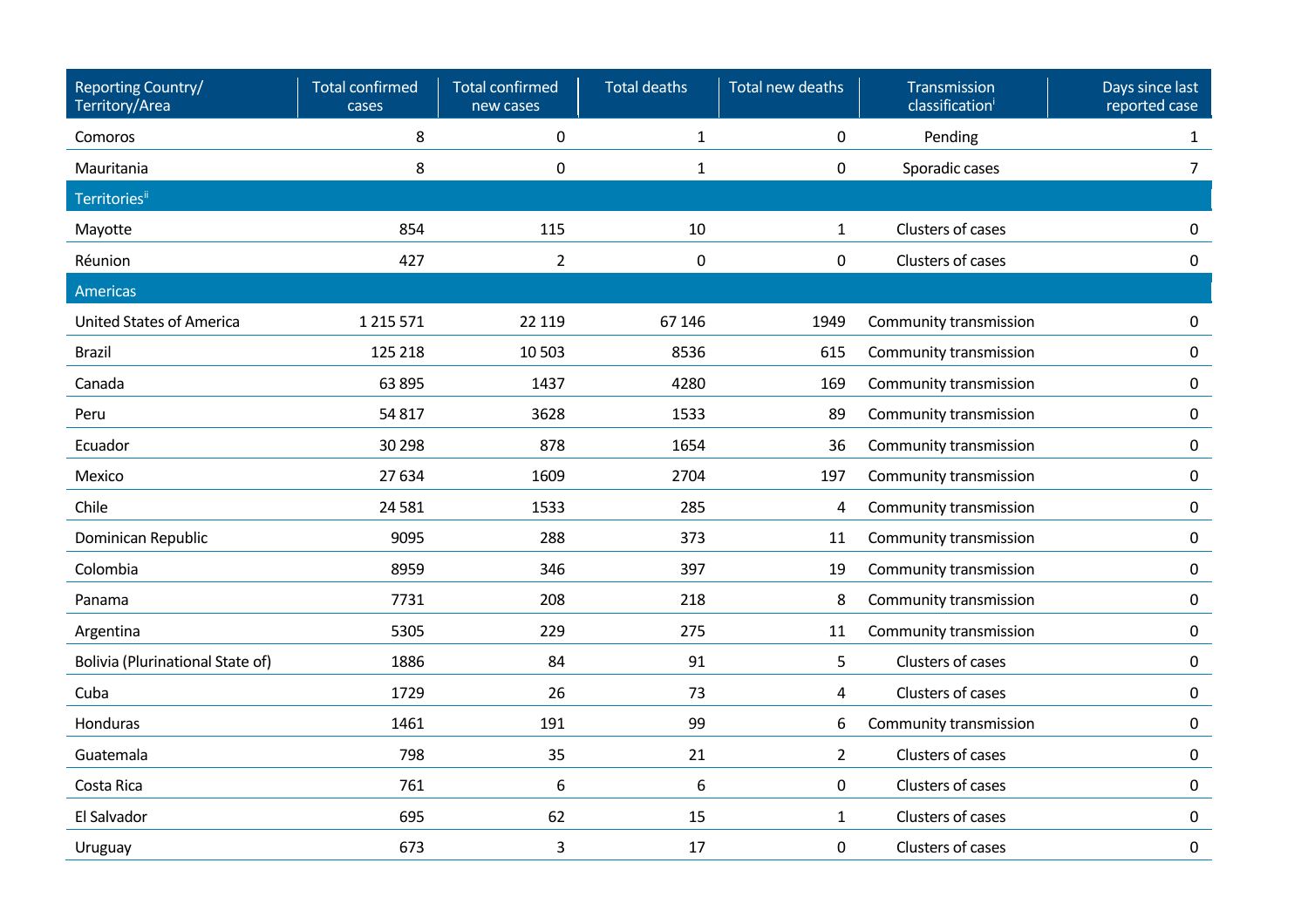| Reporting Country/<br>Territory/Area  | <b>Total confirmed</b><br>cases | <b>Total confirmed</b><br>new cases | <b>Total deaths</b> | Total new deaths | Transmission<br>classification <sup>i</sup> | Days since last<br>reported case |
|---------------------------------------|---------------------------------|-------------------------------------|---------------------|------------------|---------------------------------------------|----------------------------------|
| Jamaica                               | 478                             | 5                                   | 9                   | 0                | Clusters of cases                           | 0                                |
| Paraguay                              | 462                             | 22                                  | 10                  | 0                | Community transmission                      | $\pmb{0}$                        |
| Venezuela (Bolivarian Republic<br>of) | 379                             | 12                                  | 10                  | 0                | Clusters of cases                           | $\mathbf 0$                      |
| <b>Trinidad and Tobago</b>            | 116                             | $\boldsymbol{0}$                    | 8                   | 0                | Sporadic cases                              | 10                               |
| Haiti                                 | 108                             | $\overline{7}$                      | 12                  | 0                | Clusters of cases                           | $\pmb{0}$                        |
| Guyana                                | 93                              | $\mathbf 0$                         | 10                  | 0                | Clusters of cases                           | $\mathbf{1}$                     |
| <b>Bahamas</b>                        | 92                              | 3                                   | 11                  | $\pmb{0}$        | Clusters of cases                           | $\pmb{0}$                        |
| <b>Barbados</b>                       | 82                              | 0                                   | $\overline{7}$      | 0                | Clusters of cases                           | 3                                |
| Antigua and Barbuda                   | 25                              | $\mathbf 0$                         | 3                   | 0                | Clusters of cases                           | 4                                |
| Grenada                               | 21                              | $\boldsymbol{0}$                    | $\pmb{0}$           | 0                | Clusters of cases                           | 4                                |
| <b>Belize</b>                         | 18                              | $\mathsf 0$                         | $\overline{2}$      | 0                | Sporadic cases                              | 23                               |
| Saint Lucia                           | 18                              | 0                                   | $\pmb{0}$           | 0                | Sporadic cases                              | 3                                |
| Saint Vincent and the<br>Grenadines   | 17                              | $\mathsf 0$                         | $\pmb{0}$           | 0                | Sporadic cases                              | 3                                |
| Dominica                              | 16                              | 0                                   | $\pmb{0}$           | 0                | Clusters of cases                           | 27                               |
| Nicaragua                             | 16                              | $\mathsf 0$                         | 5                   | 0                | Pending                                     | $\mathbf{1}$                     |
| Saint Kitts and Nevis                 | 15                              | 0                                   | $\pmb{0}$           | 0                | Sporadic cases                              | 17                               |
| Suriname                              | 10                              | $\mathsf 0$                         | $\mathbf{1}$        | 0                | Sporadic cases                              | 34                               |
| <b>Territories</b> ii                 |                                 |                                     |                     |                  |                                             |                                  |
| <b>Puerto Rico</b>                    | 2031                            | 63                                  | 56                  | $\mathbf 0$      | Clusters of cases                           | $\pmb{0}$                        |
| Martinique                            | 182                             | $\boldsymbol{0}$                    | 14                  | 0                | Clusters of cases                           | $\mathbf{1}$                     |
| Guadeloupe                            | 153                             | $\pmb{0}$                           | 13                  | 0                | Clusters of cases                           | $\mathbf{1}$                     |
| French Guiana                         | 138                             | 0                                   | $\mathbf{1}$        | 0                | Clusters of cases                           | $\mathbf{1}$                     |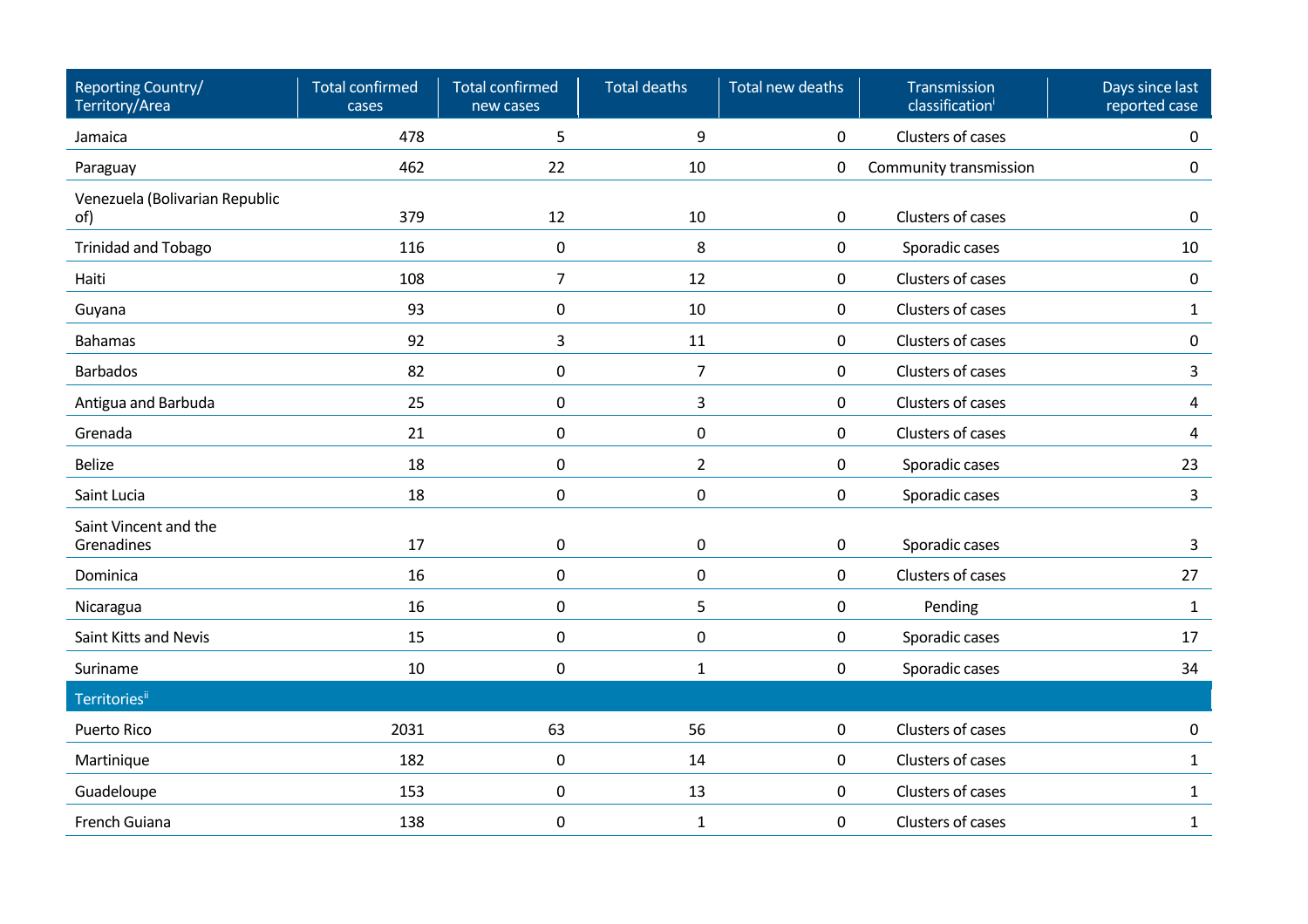| Reporting Country/<br>Territory/Area | <b>Total confirmed</b><br>cases | <b>Total confirmed</b><br>new cases | <b>Total deaths</b> | Total new deaths | Transmission<br>classification | Days since last<br>reported case |
|--------------------------------------|---------------------------------|-------------------------------------|---------------------|------------------|--------------------------------|----------------------------------|
| Bermuda                              | 118                             | 3                                   | $\overline{7}$      | 0                | Clusters of cases              | 0                                |
| Aruba                                | 101                             | 0                                   | $\overline{2}$      | 0                | Clusters of cases              | $\overline{2}$                   |
| Cayman Islands                       | 78                              | $\pmb{0}$                           | $\mathbf{1}$        | 0                | Clusters of cases              | $\mathbf{1}$                     |
| <b>Sint Maarten</b>                  | 76                              | 0                                   | 14                  | 0                | Clusters of cases              | 7                                |
| United States Virgin Islands         | 66                              | $\mathbf 0$                         | 4                   | 0                | Clusters of cases              | $\overline{7}$                   |
| Saint Martin                         | 38                              | 0                                   | 3                   | 0                | Sporadic cases                 | 15                               |
| Curaçao                              | 16                              | $\mathbf 0$                         | $\mathbf{1}$        | 0                | Sporadic cases                 | 10                               |
| <b>Falkland Islands (Malvinas)</b>   | 13                              | $\mathbf 0$                         | $\mathbf 0$         | 0                | Clusters of cases              | 12                               |
| <b>Turks and Caicos Islands</b>      | 12                              | $\mathbf 0$                         | $\mathbf{1}$        | 0                | Sporadic cases                 | 10                               |
| Montserrat                           | 11                              | 0                                   | $\mathbf{1}$        | 0                | Sporadic cases                 | 24                               |
| <b>British Virgin Islands</b>        | $\overline{7}$                  | $\pmb{0}$                           | $\mathbf{1}$        | 0                | Sporadic cases                 | $\overline{2}$                   |
| Bonaire, Sint Eustatius and<br>Saba  | 6                               | $\mathbf 0$                         | $\mathsf 0$         | 0                | Sporadic cases                 | 10                               |
| Saint Barthélemy                     | 6                               | $\boldsymbol{0}$                    | $\mathsf 0$         | 0                | Sporadic cases                 | 38                               |
| Anguilla                             | 3                               | $\mathbf 0$                         | $\mathbf 0$         | 0                | Sporadic cases                 | 34                               |
| Saint Pierre and Miquelon            | $\mathbf{1}$                    | $\pmb{0}$                           | $\mathbf 0$         | 0                | Sporadic cases                 | 30                               |
| Eastern Mediterranean                |                                 |                                     |                     |                  |                                |                                  |
| Iran (Islamic Republic of)           | 103 135                         | 1485                                | 6486                | 68               | Community transmission         | 0                                |
| Saudi Arabia                         | 33731                           | 1793                                | 219                 | 10               | Clusters of cases              | 0                                |
| Pakistan                             | 25 8 37                         | 1764                                | 594                 | 30               | Clusters of cases              | 0                                |
| Qatar                                | 18890                           | 918                                 | 12                  | 0                | Community transmission         | 0                                |
| <b>United Arab Emirates</b>          | 16 240                          | 502                                 | 165                 | 8                | Pending                        | 0                                |
| Egypt                                | 7981                            | 393                                 | 482                 | 13               | Clusters of cases              | 0                                |
| Kuwait                               | 6567                            | 278                                 | 44                  | $\overline{2}$   | Clusters of cases              | 0                                |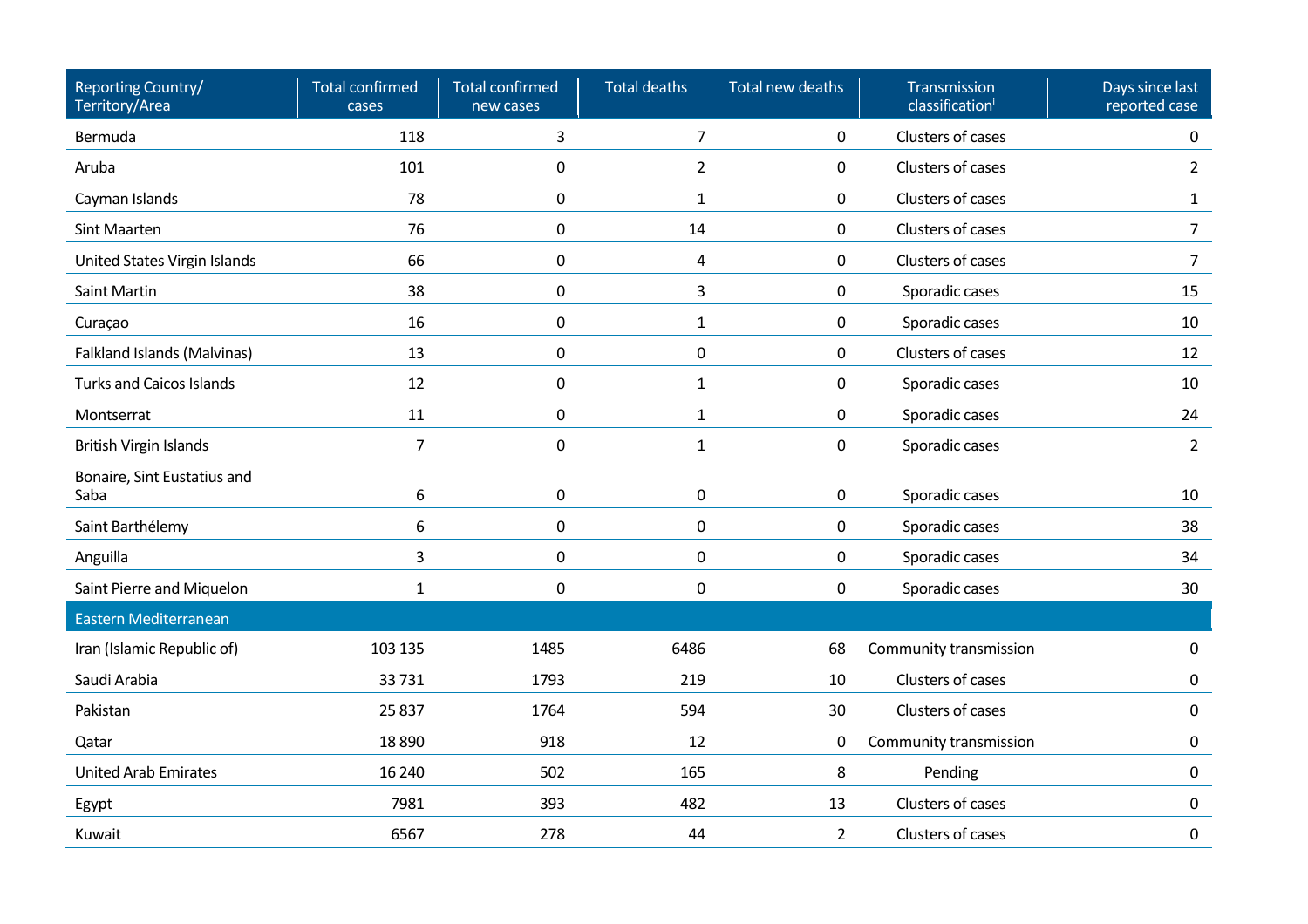| Reporting Country/<br>Territory/Area | <b>Total confirmed</b><br>cases | <b>Total confirmed</b><br>new cases | <b>Total deaths</b> | Total new deaths | Transmission<br>classification | Days since last<br>reported case |
|--------------------------------------|---------------------------------|-------------------------------------|---------------------|------------------|--------------------------------|----------------------------------|
| Morocco                              | 5548                            | 140                                 | 183                 | 0                | Clusters of cases              | 0                                |
| <b>Bahrain</b>                       | 4199                            | 265                                 | 8                   | 0                | Clusters of cases              | 0                                |
| Afghanistan                          | 3563                            | 171                                 | 105                 | $\mathbf{1}$     | Clusters of cases              | 0                                |
| Oman                                 | 3112                            | 154                                 | 15                  | $\overline{2}$   | Clusters of cases              | 0                                |
| Iraq                                 | 2543                            | 63                                  | 102                 | 0                | Clusters of cases              | 0                                |
| Djibouti                             | 1133                            | 9                                   | 3                   | 0                | Clusters of cases              | 0                                |
| Tunisia                              | 1026                            | $\mathbf{1}$                        | 44                  | 1                | Community transmission         | 0                                |
| Sudan                                | 930                             | 78                                  | 52                  | 3                | Sporadic cases                 | 0                                |
| Somalia                              | 928                             | 55                                  | 44                  | 5                | Sporadic cases                 | 0                                |
| Lebanon                              | 784                             | 34                                  | 25                  | 0                | Clusters of cases              | 0                                |
| Jordan                               | 494                             | 21                                  | 9                   | 0                | Clusters of cases              | 0                                |
| Libya                                | 64                              | $\pmb{0}$                           | 3                   | 0                | Clusters of cases              | $\mathbf{1}$                     |
| Syrian Arab Republic                 | 45                              | 0                                   | 3                   | 0                | Community transmission         | $\mathbf{1}$                     |
| Yemen                                | 26                              | $\mathbf 0$                         | 6                   | $\mathbf 0$      | Pending                        | $\mathbf{1}$                     |
| <b>Territories</b> ii                |                                 |                                     |                     |                  |                                |                                  |
| occupied Palestinian territory       | 547                             | $\mathbf{1}$                        | 4                   | 0                | Clusters of cases              | $\mathbf{0}$                     |
| Europe                               |                                 |                                     |                     |                  |                                |                                  |
| Spain                                | 221 447                         | 1122                                | 26 070              | 213              | Community transmission         | 0                                |
| Italy                                | 215858                          | 1401                                | 29 9 58             | 274              | Community transmission         | 0                                |
| The United Kingdom                   | 206 719                         | 5514                                | 30 615              | 539              | Community transmission         | $\pmb{0}$                        |
| <b>Russian Federation</b>            | 187859                          | 10 699                              | 1723                | 98               | Clusters of cases              | $\mathbf 0$                      |
| Germany                              | 167 300                         | 1209                                | 7266                | 147              | Community transmission         | 0                                |
| France                               | 135 980                         | 512                                 | 25 946              | 177              | Community transmission         | 0                                |
| Turkey                               | 133721                          | 1977                                | 3641                | 57               | Community transmission         | 0                                |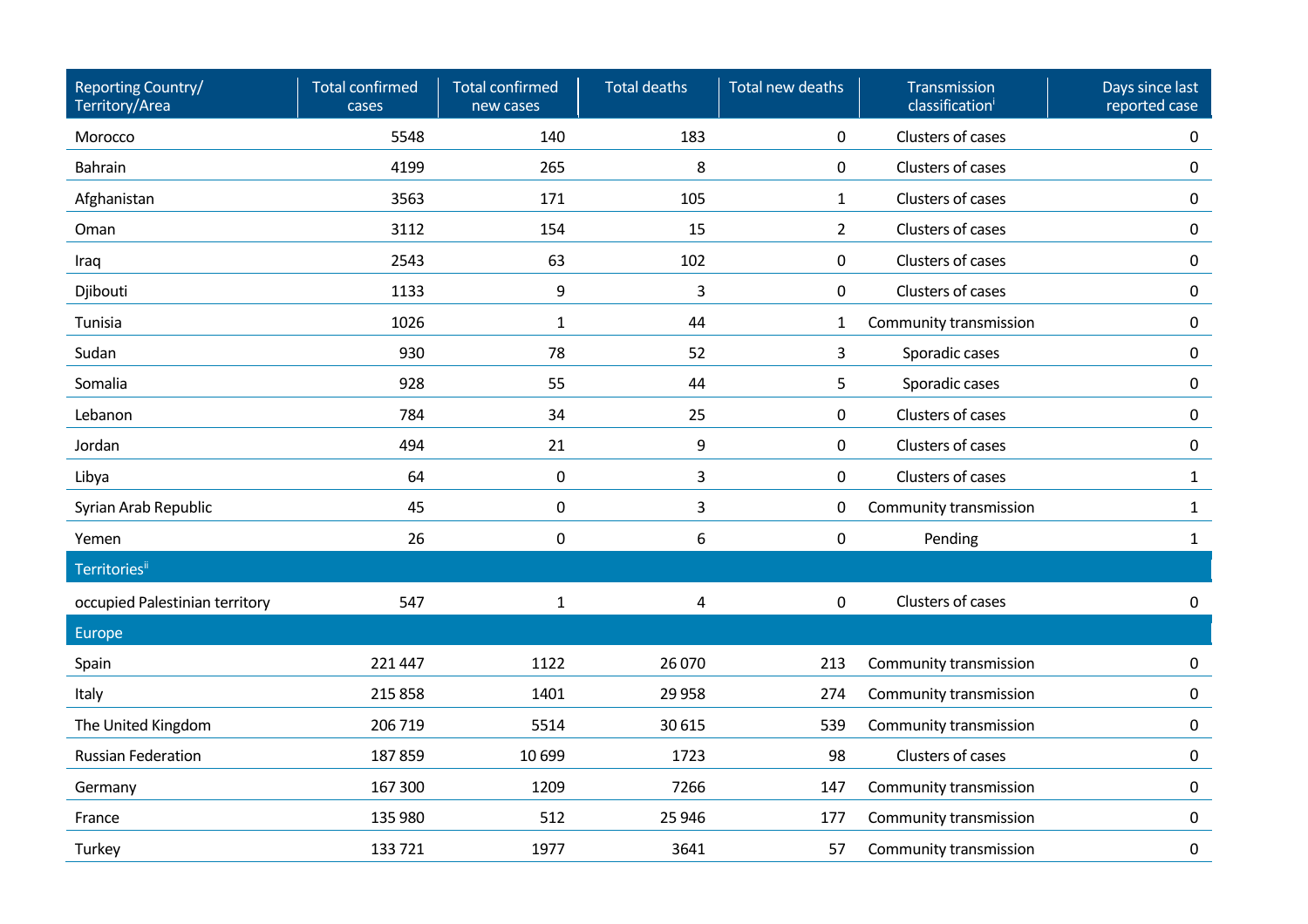| Reporting Country/<br>Territory/Area | <b>Total confirmed</b><br>cases | <b>Total confirmed</b><br>new cases | <b>Total deaths</b> | Total new deaths | Transmission<br>classification <sup>i</sup> | Days since last<br>reported case |
|--------------------------------------|---------------------------------|-------------------------------------|---------------------|------------------|---------------------------------------------|----------------------------------|
| Belgium                              | 51 4 20                         | 639                                 | 8415                | 76               | Community transmission                      | 0                                |
| Netherlands                          | 41774                           | 455                                 | 5288                | 84               | Community transmission                      | $\mathbf 0$                      |
| Switzerland                          | 30043                           | 66                                  | 1517                | 13               | Community transmission                      | $\mathbf 0$                      |
| Portugal                             | 26715                           | 533                                 | 1105                | 16               | Community transmission                      | $\mathbf 0$                      |
| Sweden                               | 24 6 23                         | 705                                 | 3040                | 99               | Community transmission                      | $\mathbf 0$                      |
| Ireland                              | 22 3 85                         | 137                                 | 1403                | 28               | Community transmission                      | $\mathbf 0$                      |
| <b>Belarus</b>                       | 20 16 8                         | 913                                 | 116                 | $\overline{4}$   | Clusters of cases                           | $\mathbf 0$                      |
| Israel                               | 16 3 46                         | 32                                  | 239                 | $\mathbf{1}$     | Pending                                     | $\mathbf 0$                      |
| Austria                              | 15 673                          | 22                                  | 609                 | $\mathbf{1}$     | Community transmission                      | $\mathbf 0$                      |
| Poland                               | 15 047                          | 307                                 | 755                 | 22               | Community transmission                      | $\mathbf 0$                      |
| Romania                              | 14 4 99                         | 392                                 | 876                 | 18               | Community transmission                      | $\mathbf 0$                      |
| Ukraine                              | 14 195                          | 504                                 | 361                 | 21               | Community transmission                      | $\mathsf{O}\xspace$              |
| Denmark                              | 10083                           | 100                                 | 514                 | 8                | Pending                                     | $\mathbf 0$                      |
| Serbia                               | 9848                            | 57                                  | 206                 | 3                | Pending                                     | $\mathbf 0$                      |
| Czechia                              | 8031                            | 57                                  | 270                 | 8                | Community transmission                      | 0                                |
| Norway                               | 7995                            | 42                                  | 209                 | 0                | Pending                                     | $\mathbf 0$                      |
| Finland                              | 5673                            | 100                                 | 255                 | 3                | Pending                                     | $\mathbf 0$                      |
| Republic of Moldova                  | 4605                            | 129                                 | 145                 | $\overline{2}$   | Pending                                     | $\mathbf 0$                      |
| Kazakhstan                           | 4578                            | 69                                  | 30                  | 0                | Pending                                     | $\mathbf 0$                      |
| Luxembourg                           | 3859                            | 8                                   | 100                 | $\overline{2}$   | Pending                                     | $\mathsf{O}\xspace$              |
| Hungary                              | 3178                            | 28                                  | 392                 | 9                | Clusters of cases                           | $\mathbf 0$                      |
| Armenia                              | 3029                            | 145                                 | 43                  | $\mathbf{1}$     | Clusters of cases                           | $\pmb{0}$                        |
| Greece                               | 2678                            | 15                                  | 148                 | $\mathbf{1}$     | Community transmission                      | $\mathbf 0$                      |
| Uzbekistan                           | 2314                            | 48                                  | 10                  | 0                | Clusters of cases                           | $\pmb{0}$                        |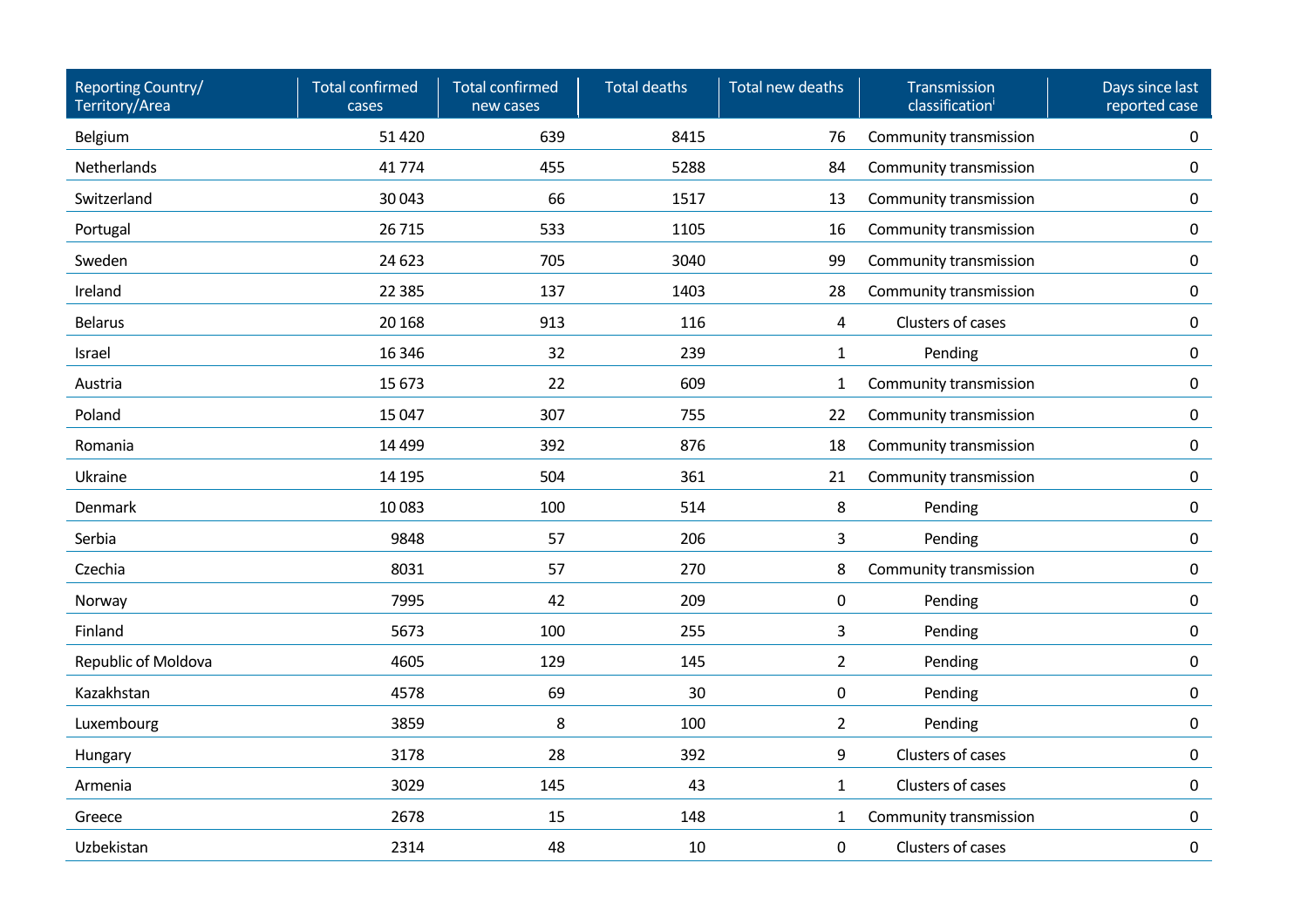| Reporting Country/<br>Territory/Area | <b>Total confirmed</b><br>cases | <b>Total confirmed</b><br>new cases | <b>Total deaths</b> | Total new deaths | Transmission<br>classification <sup>i</sup> | Days since last<br>reported case |
|--------------------------------------|---------------------------------|-------------------------------------|---------------------|------------------|---------------------------------------------|----------------------------------|
| Azerbaijan                           | 2204                            | 77                                  | 28                  | 0                | Clusters of cases                           | 0                                |
| Croatia                              | 2125                            | 6                                   | 86                  | $\mathbf{1}$     | Community transmission                      | 0                                |
| Bosnia and Herzegovina               | 2027                            | 10                                  | 89                  | $\overline{2}$   | Community transmission                      | 0                                |
| <b>Bulgaria</b>                      | 1829                            | 51                                  | 84                  | $\mathbf 0$      | Clusters of cases                           | 0                                |
| Iceland                              | 1801                            | $\overline{2}$                      | 10                  | 0                | Community transmission                      | 0                                |
| Estonia                              | 1720                            | $\overline{7}$                      | 56                  | $\mathbf{1}$     | Pending                                     | 0                                |
| North Macedonia                      | 1572                            | 33                                  | 89                  | $\mathbf{1}$     | Clusters of cases                           | 0                                |
| Slovenia                             | 1449                            | $\mathbf{1}$                        | 99                  | $\mathbf 0$      | Community transmission                      | 0                                |
| Slovakia                             | 1445                            | 16                                  | 26                  | $\mathbf{1}$     | Clusters of cases                           | 0                                |
| Lithuania                            | 1433                            | 5                                   | 49                  | $\mathbf{1}$     | Community transmission                      | 0                                |
| Latvia                               | 909                             | 9                                   | 18                  | $\mathbf{1}$     | Community transmission                      | 0                                |
| Kyrgyzstan                           | 906                             | 11                                  | 12                  | 0                | Clusters of cases                           | 0                                |
| Cyprus                               | 889                             | 6                                   | 21                  | 0                | Clusters of cases                           | 0                                |
| Albania                              | 850                             | 18                                  | 31                  | $\mathbf 0$      | Clusters of cases                           | 0                                |
| Andorra                              | 752                             | 0                                   | 47                  | $\mathbf 0$      | Community transmission                      | $\mathbf{1}$                     |
| San Marino                           | 632                             | 24                                  | 41                  | $\mathbf 0$      | Community transmission                      | 0                                |
| Georgia                              | 623                             | 9                                   | 9                   | 0                | Community transmission                      | 0                                |
| Malta                                | 486                             | $\overline{2}$                      | 5                   | $\mathbf 0$      | Pending                                     | 0                                |
| Tajikistan                           | 461                             | 82                                  | 16                  | $\overline{7}$   | Pending                                     | 0                                |
| Montenegro                           | 324                             | 0                                   | 8                   | $\mathbf 0$      | Clusters of cases                           | $2^{\circ}$                      |
| Monaco                               | 95                              | $\mathbf 0$                         | $\mathbf{1}$        | $\pmb{0}$        | Sporadic cases                              | 4                                |
| Liechtenstein                        | 83                              | $\mathbf 0$                         | $\mathbf{1}$        | $\pmb{0}$        | Pending                                     | 12                               |
| <b>Holy See</b>                      | 12                              | 0                                   | 0                   | $\mathbf 0$      | Sporadic cases                              | 1                                |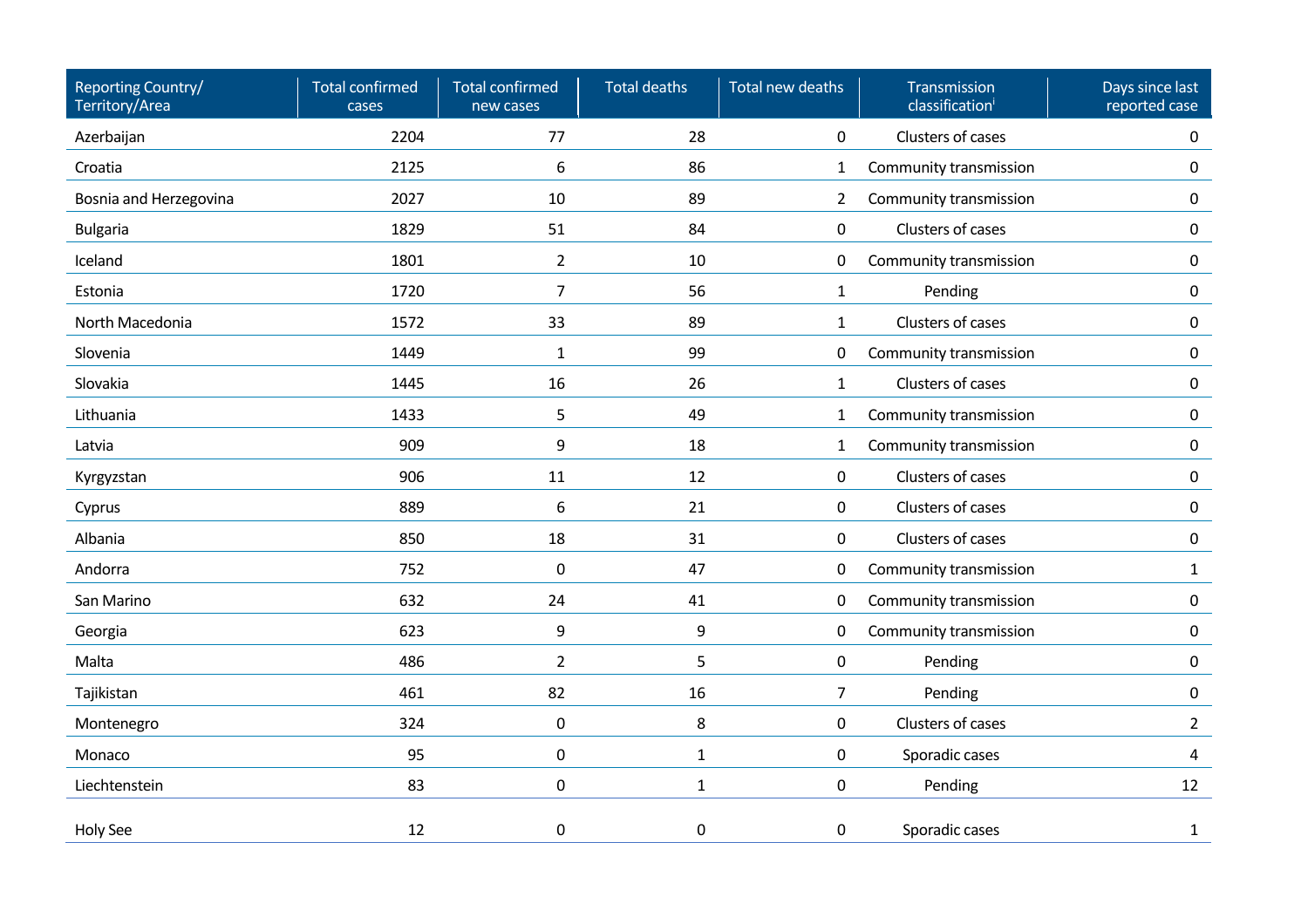| Reporting Country/<br>Territory/Area | <b>Total confirmed</b><br>cases | Total confirmed<br>new cases | <b>Total deaths</b> | Total new deaths    | Transmission<br>classification | Days since last<br>reported case |
|--------------------------------------|---------------------------------|------------------------------|---------------------|---------------------|--------------------------------|----------------------------------|
| <b>Territories</b> ii                |                                 |                              |                     |                     |                                |                                  |
| Kosovo <sup>[1]</sup>                | 861                             | $1\,$                        | 27                  | 0                   | Community transmission         | $\mathbf{0}$                     |
| Isle of Man                          | 327                             | $\mathbf{1}$                 | 23                  | $\mathsf{O}\xspace$ | Pending                        | $\mathbf 0$                      |
| Jersey                               | 293                             | $\pmb{0}$                    | 25                  | $\mathbf 1$         | Pending                        | $\overline{2}$                   |
| Guernsey                             | 252                             | $\pmb{0}$                    | 13                  | 0                   | Community transmission         | 5                                |
| Faroe Islands                        | 187                             | $\mathbf 0$                  | $\pmb{0}$           | $\mathsf{O}\xspace$ | Pending                        | 14                               |
| Gibraltar                            | 144                             | $\pmb{0}$                    | 0                   | 0                   | Clusters of cases              | 6                                |
| Greenland                            | 11                              | 0                            | 0                   | $\mathbf 0$         | Pending                        | 32                               |
| South-East Asia                      |                                 |                              |                     |                     |                                |                                  |
| India                                | 56 342                          | 3390                         | 1886                | 103                 | Clusters of cases              | $\Omega$                         |
| Indonesia                            | 12776                           | 338                          | 930                 | 35                  | Community transmission         | $\mathbf{0}$                     |
| Bangladesh                           | 12 4 25                         | 706                          | 186                 | $\mathbf 0$         | Clusters of cases              | $\Omega$                         |
| Thailand                             | 3000                            | 8                            | 55                  | $\mathbf 0$         | Clusters of cases              | $\mathbf 0$                      |
| Sri Lanka                            | 797                             | 0                            | 9                   | $\mathsf{O}$        | Clusters of cases              | 1                                |
| <b>Maldives</b>                      | 648                             | 30                           | 3                   | $\mathbf{1}$        | Clusters of cases              | $\mathbf 0$                      |
| Myanmar                              | 176                             | 14                           | 6                   | $\mathbf 0$         | Clusters of cases              | $\mathbf 0$                      |
| Nepal                                | 99                              | $\pmb{0}$                    | $\pmb{0}$           | $\mathbf 0$         | Sporadic cases                 | $\mathbf{1}$                     |
| Timor-Leste                          | 24                              | 0                            | 0                   | $\mathbf 0$         | Clusters of cases              | 14                               |
| Bhutan                               | $\overline{7}$                  | 0                            | 0                   | 0                   | Sporadic cases                 | 15                               |
| <b>Western Pacific</b>               |                                 |                              |                     |                     |                                |                                  |
| China                                | 84 4 15                         | 6                            | 4643                | 0                   | Clusters of cases              | $\Omega$                         |
| Singapore                            | 20 9 39                         | 741                          | 20                  | $\mathbf 0$         | Clusters of cases              | $\mathbf{0}$                     |
| Japan                                | 15 5 47                         | 84                           | 557                 | 6                   | Clusters of cases              | $\mathbf 0$                      |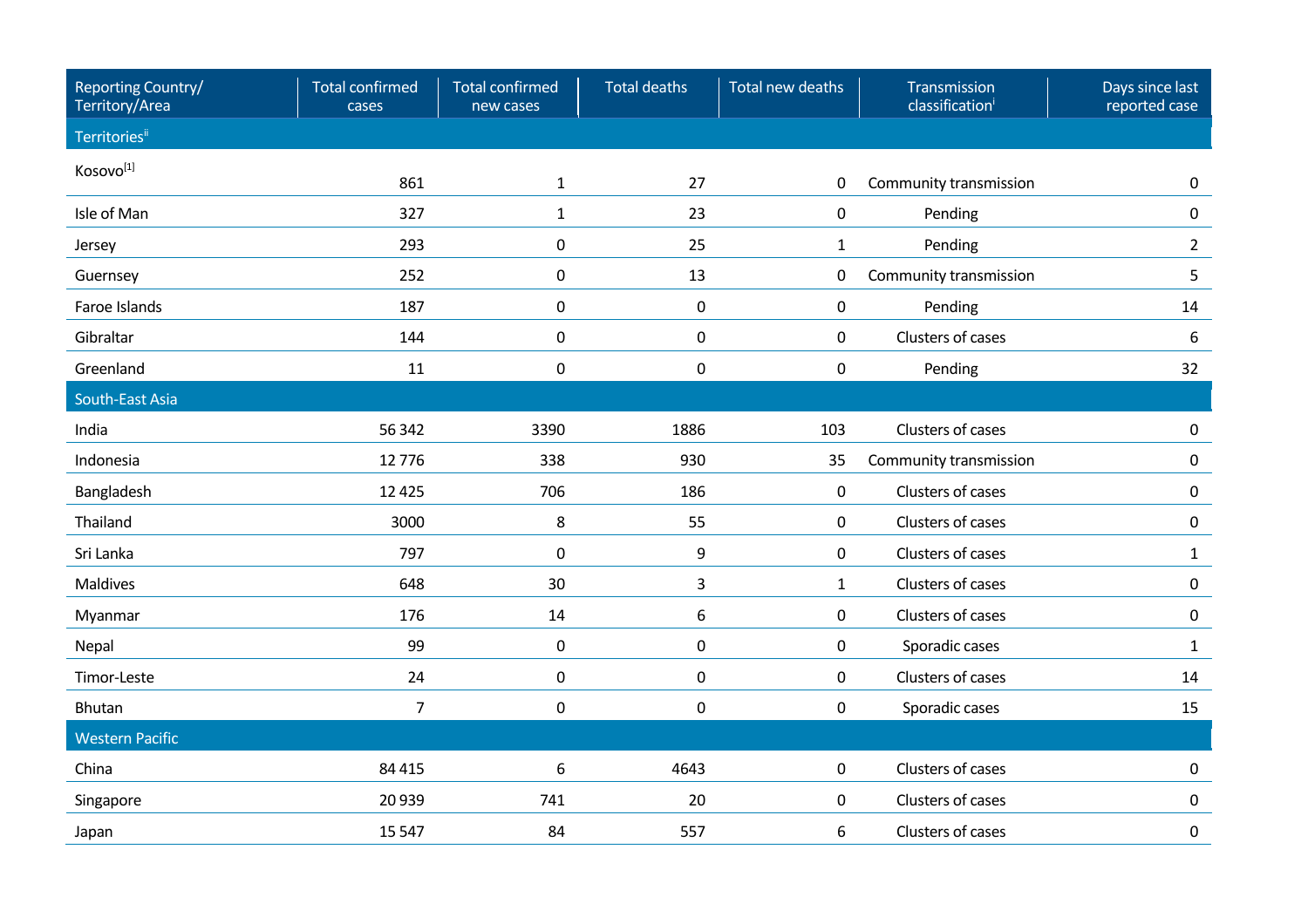| Reporting Country/<br>Territory/Area              | <b>Total confirmed</b><br>cases | <b>Total confirmed</b><br>new cases | <b>Total deaths</b> | Total new deaths    | Transmission<br>classification <sup>i</sup> | Days since last<br>reported case |
|---------------------------------------------------|---------------------------------|-------------------------------------|---------------------|---------------------|---------------------------------------------|----------------------------------|
| Republic of Korea                                 | 10822                           | 12                                  | 256                 | 0                   | Clusters of cases                           | 0                                |
| Philippines                                       | 10 3 43                         | 339                                 | 685                 | 27                  | Clusters of cases                           | 0                                |
| Australia                                         | 6896                            | 21                                  | 97                  | $\mathbf 0$         | Clusters of cases                           | 0                                |
| Malaysia                                          | 6467                            | 39                                  | 107                 | $\mathbf 0$         | Clusters of cases                           | 0                                |
| New Zealand                                       | 1141                            | $\overline{2}$                      | 21                  | $\mathbf 0$         | Clusters of cases                           | 0                                |
| Viet Nam                                          | 288                             | 17                                  | $\pmb{0}$           | $\mathbf 0$         | Clusters of cases                           | 0                                |
| Brunei Darussalam                                 | 141                             | $2^{\circ}$                         | $\mathbf{1}$        | $\mathbf 0$         | Sporadic cases                              | 0                                |
| Cambodia                                          | 122                             | 0                                   | $\mathbf 0$         | $\mathbf 0$         | Sporadic cases                              | 26                               |
| Mongolia                                          | 41                              | 0                                   | $\pmb{0}$           | $\mathbf 0$         | Sporadic cases                              | $2^{\circ}$                      |
| Lao People's Democratic<br>Republic               | 19                              | 0                                   | $\pmb{0}$           | $\mathsf{O}\xspace$ | Sporadic cases                              | 25                               |
| Fiji                                              | 18                              | 0                                   | 0                   | $\mathbf 0$         | Sporadic cases                              | 17                               |
| Papua New Guinea                                  | 8                               | 0                                   | 0                   | $\mathbf 0$         | Sporadic cases                              | 15                               |
| <b>Territories</b> ii                             |                                 |                                     |                     |                     |                                             |                                  |
| Guam                                              | 147                             | 0                                   | 5                   | $\mathbf 0$         | Clusters of cases                           | $\mathbf{1}$                     |
| French Polynesia                                  | 60                              | 0                                   | $\pmb{0}$           | $\mathbf 0$         | Sporadic cases                              | $\overline{2}$                   |
| New Caledonia                                     | 18                              | 0                                   | 0                   | $\mathbf 0$         | Sporadic cases                              | 35                               |
| Northern Mariana Islands<br>(Commonwealth of the) | 15                              | 0                                   | $\overline{2}$      | $\pmb{0}$           | Pending                                     | $\mathbf{1}$                     |
| Subtotal for all regions                          | 3759255                         | 87729                               | 259 461             | 5429                |                                             |                                  |
| Other*                                            | 712                             | 0                                   | 13                  | $\pmb{0}$           |                                             | 53                               |
| <b>Grand total</b>                                | 3759967                         | 87729                               | 259 474             | 5429                |                                             |                                  |

*\*\*Se[e Annex 1](#page-16-0) for data, table and figure notes.*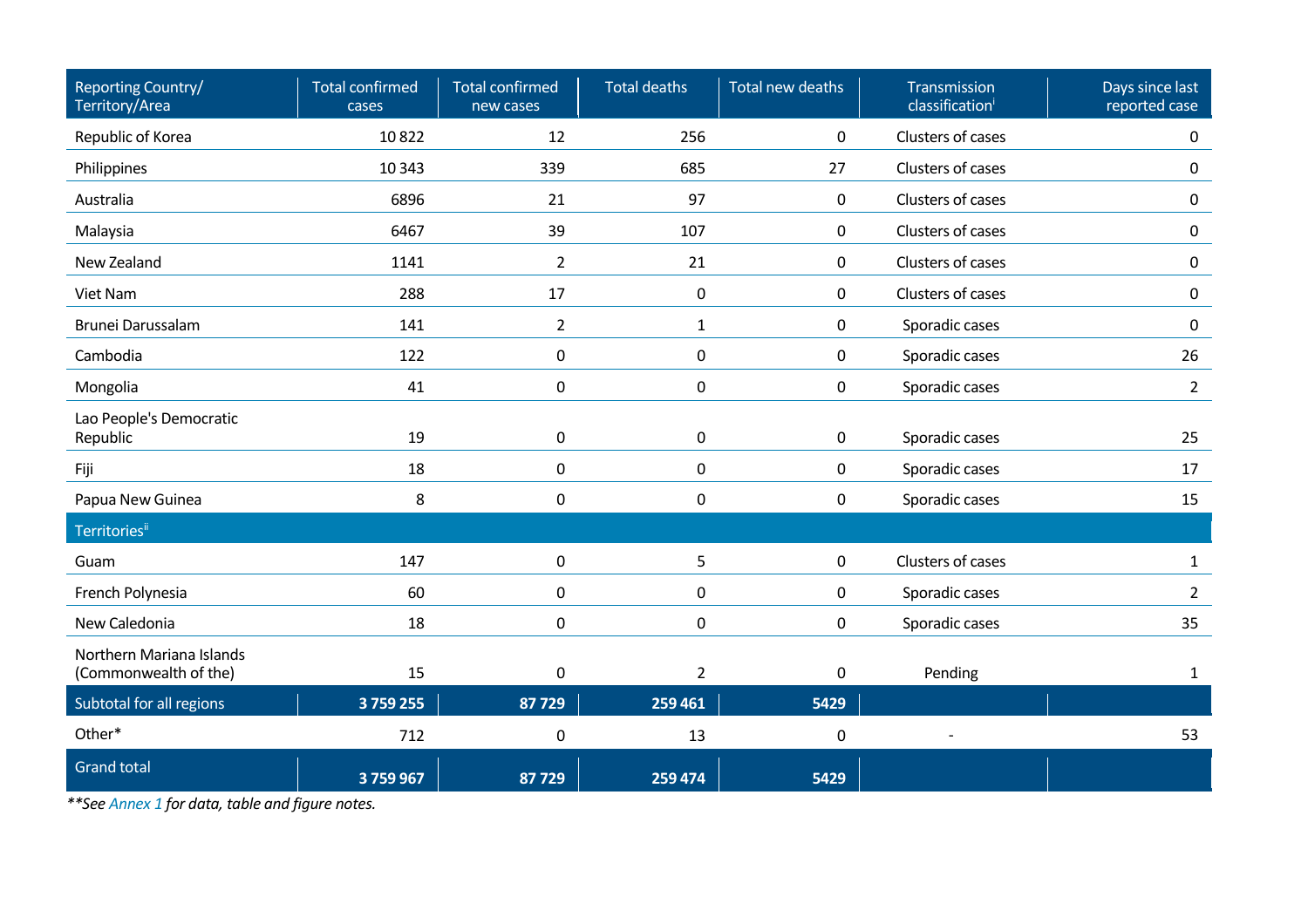## **Technical guidance and other resources**

- To view all technical guidance documents regarding COVID-19, please go t[o this webpage.](https://www.who.int/emergencies/diseases/novel-coronavirus-2019/technical-guidance)
- Updates from WHO regional offices
	- [WHO AFRO](https://www.afro.who.int/health-topics/coronavirus-covid-19) [WHO PAHO](https://www.paho.org/en/topics/coronavirus-infections/coronavirus-disease-covid-19)
	- [WHO EMRO](http://www.emro.who.int/health-topics/corona-virus/index.html) [WHO SEARO](https://www.who.int/southeastasia/outbreaks-and-emergencies/novel-coronavirus-2019)
		-
	- [WHO EURO](http://www.euro.who.int/en/health-topics/health-emergencies/coronavirus-covid-19) [WHO WPRO](https://www.who.int/westernpacific/emergencies/covid-19)
- [Research and Development](https://www.who.int/emergencies/diseases/novel-coronavirus-2019/global-research-on-novel-coronavirus-2019-ncov)
- [Online courses on COVID-19](https://openwho.org/channels/covid-19) and in [additional national languages](https://openwho.org/channels/covid-19-national-languages)
- [The Strategic Preparedness and Response Plan](https://www.who.int/publications-detail/strategic-preparedness-and-response-plan-for-the-new-coronavirus) (SPRP) outlining the support the international community can provide to all countries to prepare and respond to the virus.
- [WHO Health Emergency dashboard](https://who.sprinklr.com/)
- [Weekly COVID-19 Operations Updates](https://www.who.int/emergencies/diseases/novel-coronavirus-2019/strategies-plans-and-operations)

#### **Recommendations and advice for the public**

- [Protect yourself.](https://www.who.int/emergencies/diseases/novel-coronavirus-2019/advice-for-public)
- [Questions and answers](https://www.who.int/news-room/q-a-detail/q-a-coronaviruses)
- [Travel advice](https://www.who.int/emergencies/diseases/novel-coronavirus-2019/travel-advice)
- [EPI-WIN:](https://www.who.int/teams/risk-communication) tailored information for individuals, organizations and communities

#### **Case definitions**

WHO periodically updates th[e Global Surveillance for human infection with coronavirus disease](https://www.who.int/publications-detail/global-surveillance-for-human-infection-with-novel-coronavirus-(2019-ncov))  [\(COVID-19\)](https://www.who.int/publications-detail/global-surveillance-for-human-infection-with-novel-coronavirus-(2019-ncov)) document which includes surveillance definitions.

#### **Definition of COVID-19 death**

COVID-19 death is defined for surveillance purposes as a death resulting from a clinically compatible illness in a probable or confirmed COVID-19 case, unless there is a clear alternative cause of death that cannot be related to COVID disease (e.g. trauma). There should be no period of complete recovery between the illness and death.